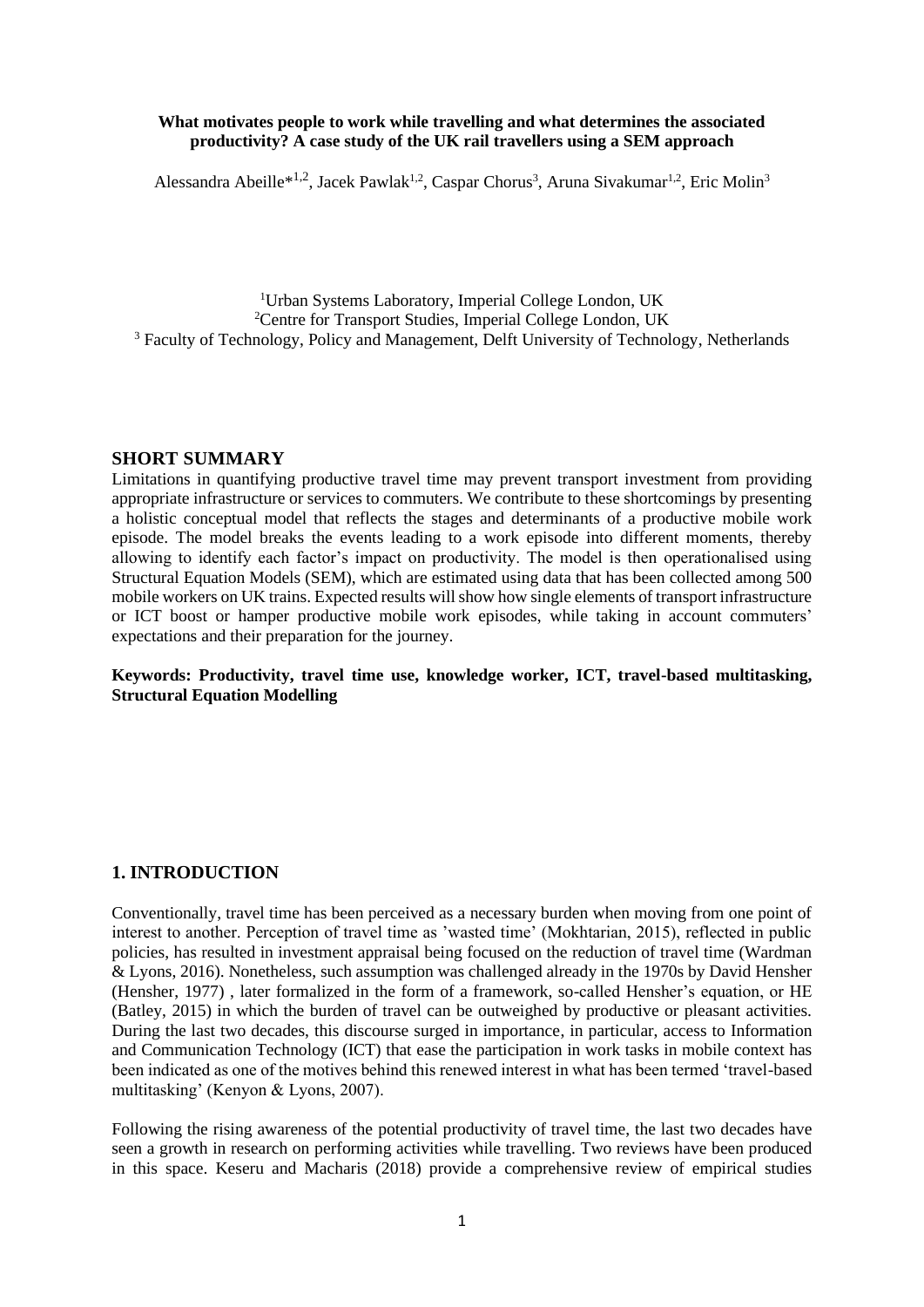focusing on multitasking. Another review by Pawlak (2020) focuses on the role of digital activities and connectivity in the context of travel-based multitasking. The author highlights the lack of research on modelling the role of ICT together with the choice of travel activities and the on-board productivity of work activities. In addition to quantitative research, some theoretical works have expanded to capture the quality of travel time activities. Classical time allocation frameworks do not account for activities that occur parallel to the travel time, only allowing the individual to maximize utility in the choice of the travel episode (Jara-Díaz, 2017). Some recent frameworks extend this perspective and model onboard activities (Banerje & Kanafani, 2008; Pawlak, 2015; Pudāne, 2018). Yet, to our knowledge just a few of these frameworks explicitly include a term productivity of work done while traveling, proposing a rather crude measurement for productivity.

Despite this growing academic recognition of travel time being valuable, it has not yet had a strong impact on present day public policy assessment methods. Only a small number of countries, mostly in northern Europe, have adopted simplified versions of the HE (Wardman, 2015). The main alternative to the HE is the willingness to pay approach (WTP), which quantifies the monetary value attached to the travel time savings. Yet this approach has limited usability, as it is not straightforward to disentangle productivity form other factors influencing WTP. At the same time, the impact of activities as well as tools such as provision of connectivity, on value of travel time, has been proven in multiple contexts. (Molin, 2020; Wardman et al., 2020). Such findings highlight the necessity to gain a more in-depth understanding of the dynamics that drive productive on-board activities, as well as a more detailed understanding of tasks carried out during travel (in the presence of ICT).

An additional complexity is posed by the difficulty to measure the productivity of knowledge workers, given the intangible nature of the work output (Brynjolfsson, 1998). When individuals are asked about the productivity of their mobile work episode, the focus resides in the outcome quality of the activity (Abeille, 2022). Nevertheless, this approach ignores that productive behaviour is a complex construct, which largely depends on the worker's choices, planning and expectations. We start from the premise that mobile work and productivity is a rather planned behaviour, especially in work related journeys. Such willingness to work influences aspects of the trip as work activity choice, ICT bundle choice, time of commute and, according to recent evidence, also modal choice (Malokin, 2019). This intuition brings us to the recognition that productive mobile work is a complex behaviour, which needs to be modelled holistically, contextually and on a focused time scale, in order to observe separately the environment's effect on commuter behaviour.

In conclusion, the comprehensive conceptualisation and quantification of mobile work, including the questions surrounding the decision to participate in it or how it is experienced (productivity) represents an ongoing and urgent challenge. Furthermore, granular information on mobile work activities and their interaction with ICT and infrastructure conditions is still lacking. Lastly, limited evidence is available on productivity on mobile activities of knowledge workers. Such shortcomings prevent transport investment appraisal frameworks from appropriately reflecting the travel-based multitasking phenomenon, potentially missing on opportunities for designing appealing transport alternatives and achieving a better infrastructure utilization by encouraging suitable modal shifts. Moreover, recent findings have shown how the value of travel time savings will be positively affected if individuals are lifted from the burden of driving during car commutes (Kolarova & Cherchi, 2021). Although questions have been raised regarding the possible effects of occupant experience on on-board activities (Schoettle & Sivak, 2015), the ongoing technological progression in autonomous driving is feeding a renewed relevance to the discourse on the value of travel time use and the value of travel time savings. On a different note, such policy leverages can help in reclaiming the public transport ridership, following the Covid-19-induced reduction in the use of public transport. While progress in vaccination and development of therapeutics contribute towards moving out of the emergency, substantial segments of population remain wary of public transport (Zhang, 2021). Therefore it is important to offer compelling transport solutions, in order to meet the necessities of mobile workers, and optimize investments in transport infrastructure.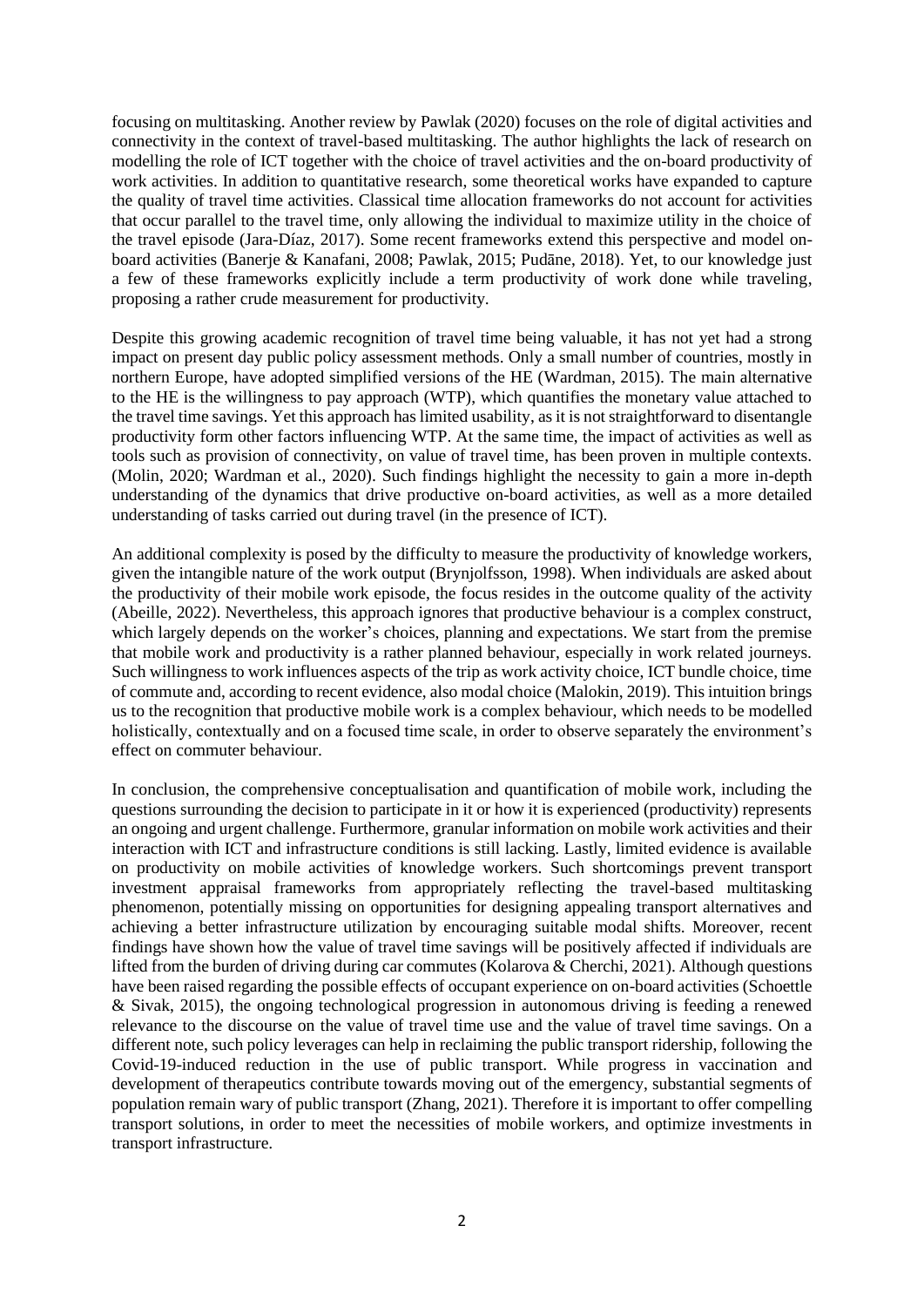# **2. AIM**

The purpose of the present study is to develop a model of productive travel time use, looking at specific mobile work tasks and their interaction with trip planning, expectations, ICT and travel conditions, as well as effects of personal attitudes. The intent is to offer insight on factors that affect productive behaviour, and hence affect value of travel time (savings). To this end, the present effort looks at two objectives.

• Firstly, we propose a conceptual model of the process of mobile work that decomposes the phenomenon into different moments of the process, ambition, anticipation, decision, execution and reflection. This is a novel approach that permits representing the complex set of processes that lead to decisions concerning mobile work participation.

Secondly, we operationalize the model using data from the UK rail context collected between fall and winter of 2021. The operationalisation, in the form of a structural equation model (SEM) allows quantification of the direction and magnitude of specific factors on the work activity productivity, including those characterising the traveller, the journey context, as well as the quality of travel environment, e.g. available connectivity.

# **3. METHODOLOGY**

## *3.1. Conceptual framework*

The process of engaging in mobile work requires recognition of its multi-stage nature. Towards this end, we propose a model that assumes existence of 5 behavioural stages in the process of mobile work decision-making (Figure 1).



**Figure 1. Behavioural stages of mobile work**

Initially the decision maker will have an *Ambition* to work during travel. In addition, an individual will have a certain set of expectations (*Anticipation*) concerning the set of mobile environments that they can choose. Based on these two elements they will come to the moment of the *Decision* to work while travelling, which will subsequently lead to the *Execution* of the productive work activity. Lastly, there will be the moment of *Reflection*, when the productivity of the activity will be evaluated. For the aim of this paper, we chose to focus the model on train travel.

Following this underpinning behavioural structure, our conceptual model is divided in 4 moments (Figure 2), which represent the moments of the progression of the activity; note that these are not aimed to indicate the temporal separation of the moments, nor the length of the activity.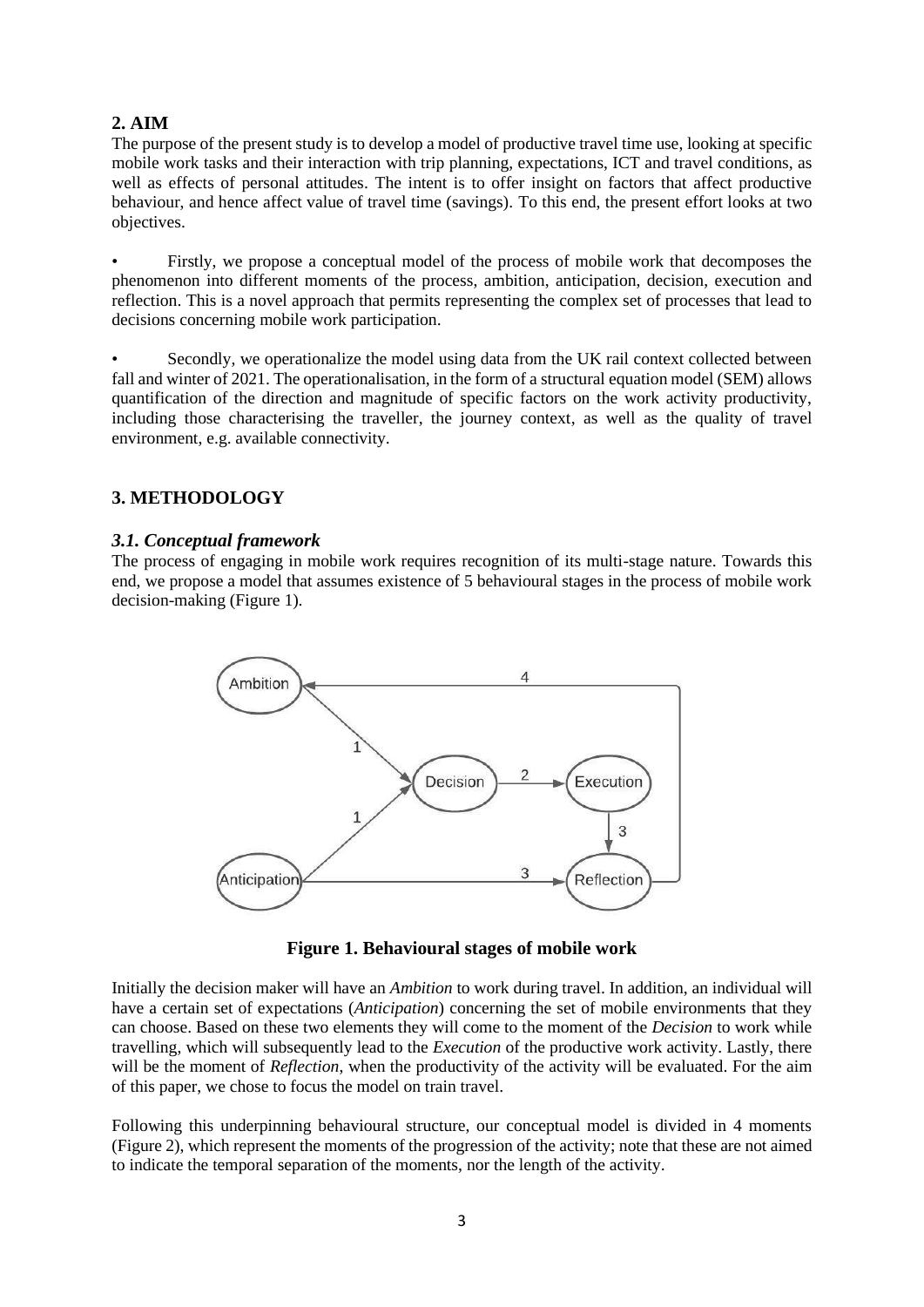

**Figure 2. Conceptual model of mobile work**

In the figure above squared boxes indicate external factors, while rounded boxes contain choices made or actions taken by the decision maker. The dotted boxes indicate factors or choices that may vary during the course of the travel, such as the availability of a seat. Lastly, plain arrows indicate events that happen during one commute, while dotted arrows show events that happen with a greater lag, and will affect future commutes.

In Moment I, the individual has the ambition to work, which is driven by the context of the trip (i.e. leisure, work commute) as well as attributes of the travellers, including occupation, socio-demographics as well as their attitudes. If the trip is work related, the traveller may have a stronger drive to perform work. Additionally, the ICT would represent less of a burden to carry compared to a leisure trip or a grocery trip, which affects the ICT decision in Moment II. Job characteristics also account for the potential effect of work beliefs of specific occupation, such as a drive/possibility to work beyond office hours. One additional effect on the ambition to work may be the effect of work done in previous trips during the day; depending either on the quantity of time used to work or a high productivity achieved, it might e.g. have an exhaustion or satisfaction effect.

Another aspect at play in Moment I concerns anticipation of the context that the worker is going to encounter. Such expectations are typically formed based on previous experience, but can also include opinions' of others or information provided by the transport operator.

In the Moment II, the decision maker makes three types of decisions. Firstly, they decide on which mobile setting (mode choice, class of travel) to choose and timing of the travel. They may also decide on the equipment to take, including ICT. Additionally, the decision makers may decide in advance what work activity to carry on based on the expectations of the conditions. Additionally, the activity decision may have an impact on the decision concerning which equipment to bring, ICT bundle choice and potentially on the mobile setting decision. The latter case is a reflection of the possibility of travel time activities affecting mode choice or travel timing decisions.

In Moment III the traveller faces the actual travel environment and executes the task. In this moment, the "executed task" term is a sum of decisions that will depend on the attributes of the mobile environment during the stay, and may therefore vary during the journey. For instance, as the train gets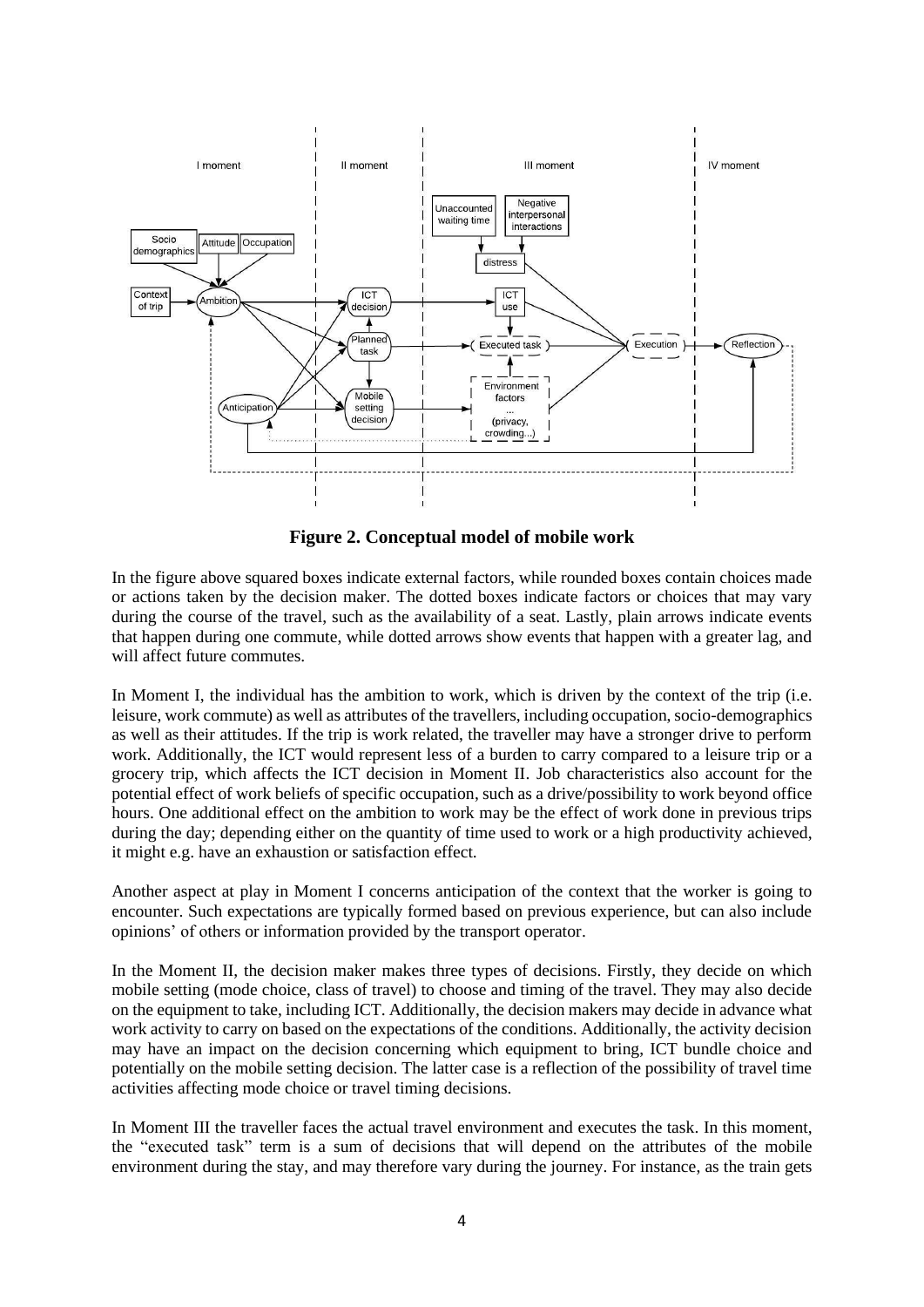more crowded between stops, the decision makers may change their work task in order to adapt to the new environment. In this instance, the available ICT bundle may also have an effect in facilitating this process. All these factors then have an effect on the productivity, together with the experienced distress, which might be the effect of a negative interpersonal interaction that day or unwanted waiting time, for instance due to unreliable transport mode.

In the IV moment, the person reflects on the quality of the activities, i.e. their productivity during mobile work. This reflection is also affected by the expectations of the decision maker, as extreme positive or negative expectation may skew the worker's perception. Lastly, such reflection will affect motivation to work in future trips.

## *3.2 Modelling*

In order to operationalise the conceptual model presented above, we propose the use of Structural Equation Modelling (SEM). The advantage of using this method compared to its alternatives, is twofold. Firstly, the SEM allows us to replicate the structure of our conceptual model, which includes several direct and indirect effects. Secondly, the SEM allows incorporation of latent variables measured by observable indicators, which combination is particularly useful to reflect and measure the intangible nature of productivity in the present context.

Due to the recent Covid19 pandemic outbreak, the original model was extended in order to account for potential distress caused by the pandemic outbreak. Therefore we include a set of questions to account for possible inhibitions deriving from the discomfort or unease of travellers.

### *3.3 Data*

To conduct this study we collected our data among train users within the UK that have travelled by train during the two weeks preceding the administration of the questionnaire. The focus on train travel is motivated by the length of the journey, which offers more time to engage in travel activities. Data was collected between September 2021 and December 2021, as train usage rates largely recovered after the pandemic outbreak. Our sample consists of 500 respondents, which were asked to complete the online survey within two weeks after the journey has taken place. The sample includes employed individuals from all UK regions, aged between 18 and 65. The survey also collects information about sociodemographic attributes as well as attitudinal indicators, as the poly-chronic attitude and the respondent's personality traits. About a quarter of the sample consisted of respondents who did not engage in work activities, although their work permitted so. This allows us to observe drivers behind the choice of not working, which otherwise would go unobserved. The sample is also split among outbound and inbound travel experience, accounting for a smaller share of respondents engaging in work activities during the inbound trip due to fatigue.

## **4. ANTICIPATED RESULTS AND CONCLUSION**

The analysis of the data collected is currently being carried out. During data collection, the SEM model has been calibrated to a mock dataset derived by the UK Time Use Survey of 2015. The data contained in the Time Use Survey had little indication over train condition and work tasks carried out, therefore little can be said about the anticipated magnitude of such effects. Nevertheless, the mock analysis showed positive relations between the motivation to work and the commute context, as well as occupational, sociodemographic indicators and ICT. Final results are expected and will be ready to be presented by April 2022. We expect such results to provide unique insight into factors such as the expected commuting conditions as well as the condition of the carriages and productive work episodes. Such findings will provide useful guidelines for transport providers when communicating to the travellers about travel condition, as well as an indication on effectiveness of on-board facilities as silent carriages and on-board wi-fi.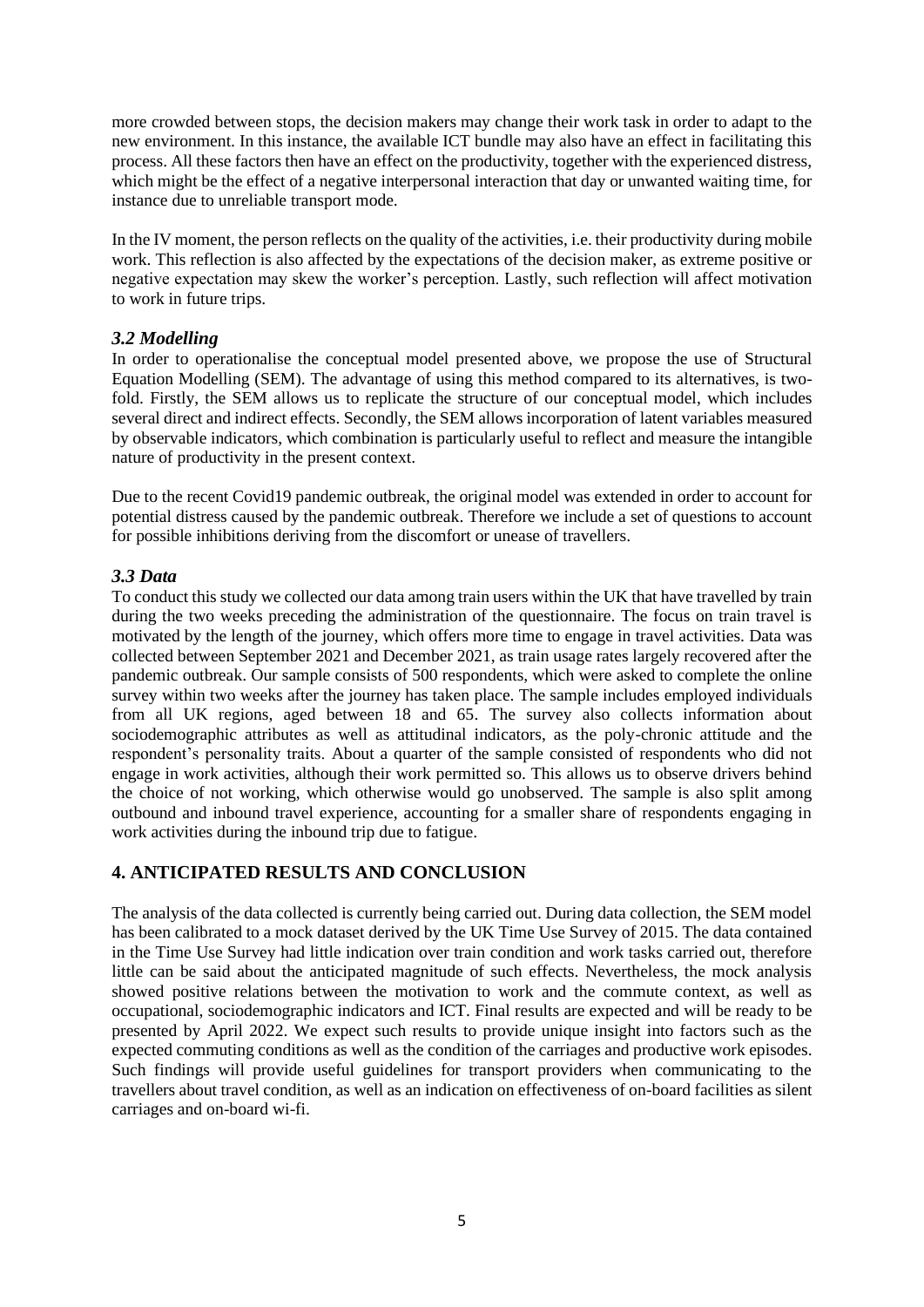#### **REFERENCES**

- Abeille, A., Pawlak, J., Sivakumar, A. (2022). Exploring the meaning and drivers of personal (Un- )Productivity of knowledge workers in mobile settings. Travel Behaviour and Society, 27,26-37.
- Banerjee, I., & Kanafani, A. (2008). The Value of Wireless Internet Connection on Trains: Implications for Mode-Choice Models. UC Berkeley
- Batley, R. (2015). The Hensher equation: derivation, interpretation and implications for practical implementation. *Transportation*, *42*(2),257–275.
- Hensher, D. A. Value of Business Travel Time. Pergamon Press, 1977.
- Jara-Díaz, S. and Rosales-Salas, J., 2017. Beyond transport time: A review of time use modeling. Transportation Research Part A: Policy and Practice, Volume 97, pp.209-230.
- Kenyon, S., & Lyons, G. (2007). Introducing multitasking to the study of travel and ICT: Examining its extent and assessing its potential importance. Transportation Research
- Keseru, I., & Macharis, C. (2018). Travel-based multitasking : review of the empirical evidence. Transport Reviews, 38(2),162–183.
- Kolarova, V., Cherchi, E., 2021. Impact of trust and travel experiences on the value of travel time savings for autonomous driving. *Transportation Research Part C: Emerging Technologies*, 131, 103354.
- Malokin, A., Circella, G., & Mokhtarian, P. L. (2019). How do activities conducted while commuting influence mode choice? Using revealed preference models to inform public transportation advantage and autonomous vehicle scenarios. *Transportation Research Part A: Policy and Practice*, *124*,82–114.
- Mokhtarian, P. L., Papon, F., Goulard, M., & Diana, M. (2015). What makes travel pleasant and/or tiring? An investigation based on the French National Travel Survey. *Transportation*, *42*(6), 1103–1128.
- Molin, E., Adjenughwure, K., de Bruyn, M., Cats, O., & Warffemius, P. (2020). Does conducting activities while traveling reduce the value of time? Evidence from a within-subjects choice experiment. *Transportation Research Part A: Policy and Practice*, 132,18–29.
- Wardman, M., & Lyons, G. (2016). The digital revolution and worthwhile use of travel time: implications for appraisal and forecasting. *Transportation*, *43*(3), 507–530.
- Pawlak, J., Polak, J. W., & Sivakumar, A. (2015). Towards a microeconomic framework for modelling the joint choice of activity-travel behaviour and ICT use. *Transportation Research Part A: Policy and Practice*, *76*,92–112.
- Pawlak, J. (2020). Travel-based multitasking: review of the role of digital activities and connectivity. *Transport Reviews*, *0*(0),1–28.
- Pudāne, B., Molin, E. J. E., Arentze, T. A., Maknoon, Y., & Chorus, C. G. (2018). A Time-use Model for the Automated Vehicle-era. *Transportation Research Part C: Emerging Technologies*, *93*, 102–114.
- Schoettle, B., & Sivak, M. (2015). Potential Impacts of AV Household Usage.
- Wardman, M., Batley, R., Laird, J., Mackie, P., & Bates, J. (2015). How should business travel time savings be valued? *Economics of Transportation*, *4*(4),200–214.
- Wardman, M., Chintakayala, P., & Heywood, C. (2020). The valuation and demand impacts of the worthwhile use of travel time with specific reference to the digital revolution and endogeneity. *Transportation*, 47,1515–1540.